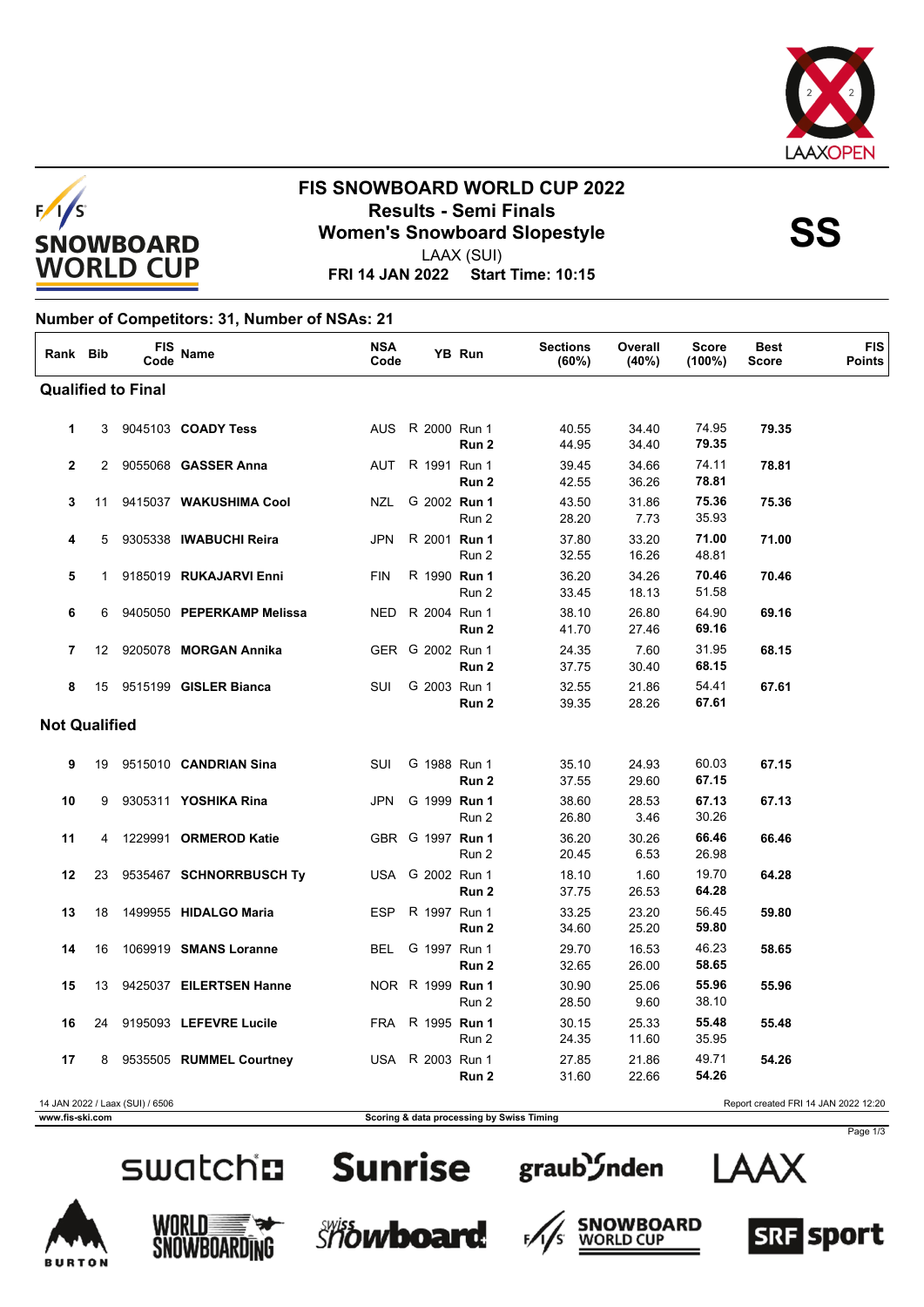



### **FIS SNOWBOARD WORLD CUP 2022 Results - Semi Finals<br>
Women's Snowboard Slopestyle<br>
Momen's Sancture of AAX (SLII)**



LAAX (SUI)

| Rank Bib |                 | <b>FIS</b><br>Code | <b>Name</b>                | <b>NSA</b><br>Code |                  | YB Run | <b>Sections</b><br>(60%) | Overall<br>(40%) | <b>Score</b><br>$(100\%)$ | <b>Best</b><br><b>Score</b> | <b>FIS</b><br><b>Points</b> |
|----------|-----------------|--------------------|----------------------------|--------------------|------------------|--------|--------------------------|------------------|---------------------------|-----------------------------|-----------------------------|
| 18       | 17 <sup>2</sup> |                    | 9535487 THURGOOD Jade      |                    | USA R 2002 Run 1 | Run 2  | 15.65<br>32.55           | 2.40<br>20.93    | 18.05<br>53.48            | 53.48                       |                             |
| 19       |                 |                    | 22 1709938 MEDLOVA Klaudia |                    | SVK R 1993 Run 1 | Run 2  | 29.40<br>30.00           | 23.46<br>12.66   | 52.86<br>42.66            | 52.86                       |                             |
| 20       | 27              |                    | 9105435 KOZUBACK Kamilla   |                    | HUN G 2004 Run 1 | Run 2  | 27.50<br>31.05           | 17.86<br>21.06   | 45.36<br>52.11            | 52.11                       |                             |
| 21       | 26              |                    | 9515205 DANUSER Mona       | SUI                | G 2002 Run 1     | Run 2  | 24.00<br>29.55           | 12.53<br>20.13   | 36.53<br>49.68            | 49.68                       |                             |
| 22       | 14              |                    | 9485164 KOSOVA Ekaterina   |                    | RUS G 1996 Run 1 | Run 2  | 28.35<br>29.30           | 20.00<br>18.53   | 48.35<br>47.83            | 48.35                       |                             |
| 23       | 28              |                    | 9515207 MUELLER Lena       | SUI                | G 2003 Run 1     | Run 2  | 23.40<br>27.35           | 6.40<br>18.93    | 29.80<br>46.28            | 46.28                       |                             |
| 24       | 30              |                    | 1569959 PRIBOSIC Urska     |                    | SLO R 1990 Run 1 | Run 2  | 18.50<br>28.90           | 12.80<br>15.73   | 31.30<br>44.63            | 44.63                       |                             |
| 25       |                 |                    | 32 9125012 REN Ziyan       |                    | CHN R 2001 Run 1 | Run 2  | 25.65<br>14.10           | 18.40<br>6.53    | 44.05<br>20.63            | 44.05                       |                             |
| 26       | 10              |                    | 9515168 BURRI Ariane       | SUI                | G 2000 Run 1     | Run 2  | 29.20<br>25.75           | 14.40<br>7.86    | 43.60<br>33.61            | 43.60                       |                             |
| 27       | 21              |                    | 9185071 NIEMELAE Carola    | <b>FIN</b>         | R 1999 Run 1     | Run 2  | 15.45<br>27.75           | 10.13<br>15.06   | 25.58<br>42.81            | 42.81                       |                             |
| 28       | 29              |                    | 9295171 GENNERO Emma       | <b>ITA</b>         | G 2002 Run 1     | Run 2  | 24.50<br>24.35           | 17.86<br>17.86   | 42.36<br>42.21            | 42.36                       |                             |
| 29       |                 |                    | 7 1069925 POPPE Evy        | BEL                | R 2004 Run 1     | Run 2  | 20.05<br>28.95           | 4.26<br>11.20    | 24.31<br>40.15            | 40.15                       |                             |
| 30       | 31              |                    | 1389930 JUGOVAC Lea        |                    | CRO R 1994 Run 1 | Run 2  | 23.60<br>17.45           | 16.40<br>6.13    | 40.00<br>23.58            | 40.00                       |                             |
| 31       | 25              |                    | 9125121 RONG Ge            |                    | CHN R 2002 Run 1 | Run 2  | 22.75<br>15.05           | 10.26<br>4.13    | 33.01<br>19.18            | 33.01                       |                             |

14 JAN 2022 / Laax (SUI) / 6506 Report created FRI 14 JAN 2022 12:20

**TON** 

Page 2/3



WORLD WORLD

**Sunrise** 

**Showboard** 



F,